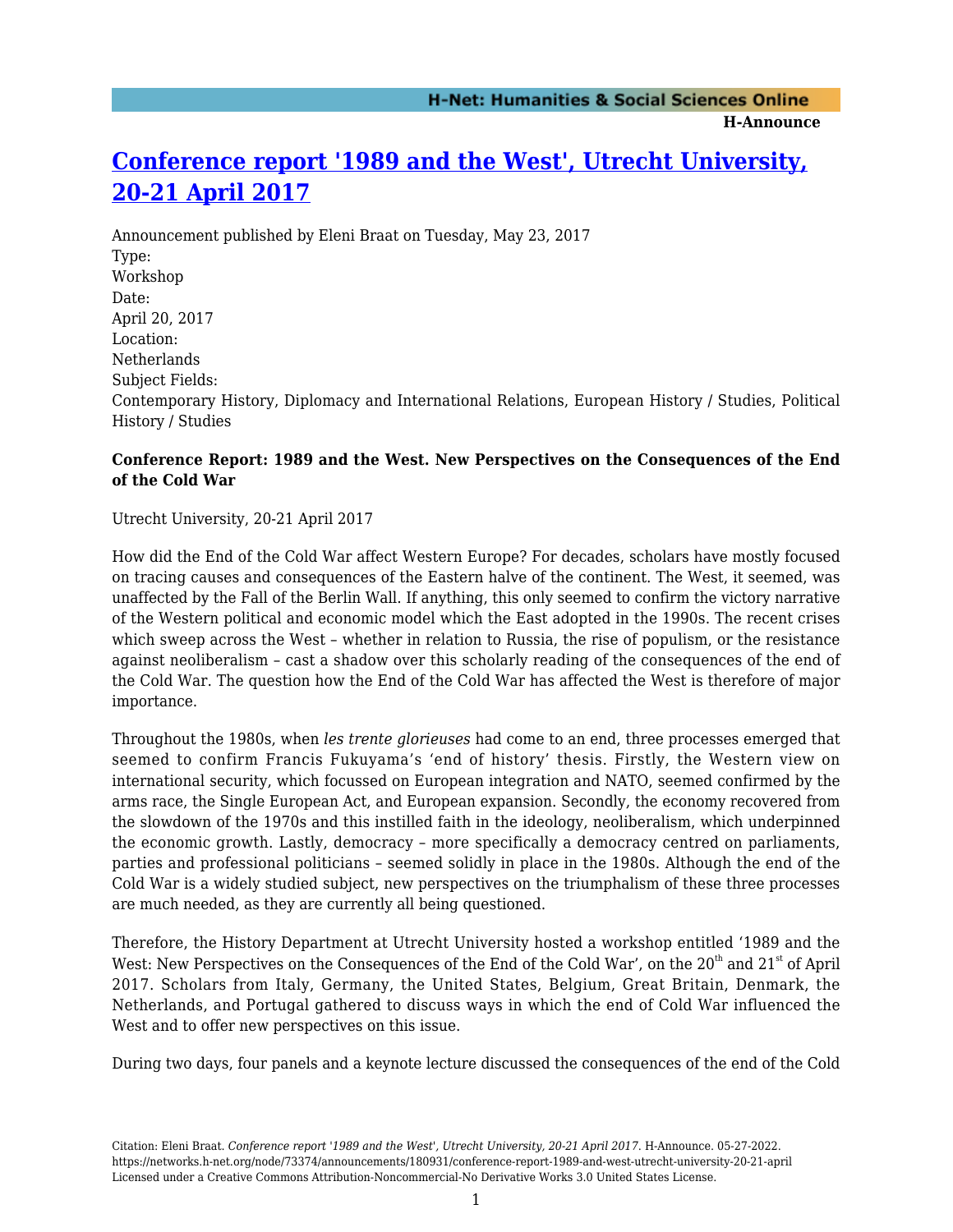#### **H-Net: Humanities & Social Sciences Online H-Announce**

War in the West. The panels focussed on the following subjects: a new Germany in a new Europe; neoliberalism in and beyond the nation state; remaking Europe after 1989; and populism and identity politics after the Cold War. The workshop was opened with remarks by Pepijn Corduwener, who posed three central questions to be answered during the two-day workshop: Which narratives, political practices and institutions were strengthened by 1989 and which fell by the wayside? How should we conceptualise the legacy of 1989? And if we tend to speak of the former Soviet bloc and the former East, would it make sense to speak of the 'Former West'?

The first panel, focussing on a new Germany in a new Europe, was opened by Ubaldo Villani-Lubelli (University of Salento/Ruhr University). He presented a paper on the role the new German power will play in the future European Union and argued that Germany, as an economic hegemon, is likely to assume a leading role. Christian Wicke (Utrecht University) focussed on the normalisation of German identity and argued that, even though the German normality is ontologically, territorially and ideologically achieved, the historiographical normalisation remains unachieved. Therefore, the negative aspects of German history continue to influence German identity. Adam Seipp (Texas A&M University) discussed the process of conversion of American military properties in Western Germany to the new German state after 1989 and the socioeconomic and cultural gap it left. Discussant Jacco Pekelder (Utrecht University) summarised the three presentations as the consolidation of a German self-image as Germany as a 'civilian power' in the world.

In the second panel, 'Neoliberalism in and beyond the nation state', Anaïs van Ertvelde (Leiden University) discussed how the end of the Cold War influenced Belgian policymaking and civil society, through the lens of disability policy. She concluded that, after 1989, the influence of new social movements and neoliberalism became intertwined, which caused the deconstruction of the old dichotomy between government and market. Bram Mellink and P.W. Zuidhof (both University of Amsterdam) continued along comparable lines, by arguing that after 1989 the market was no longer an external critique of the state. Rather, it transformed into an internal principle of the state, or 'roll in' as Mellink and Zuidhof named it. They argued that the end of the Cold War worked as a catalyst for this process. Discussant Annelien de Dijn (University of Amsterdam) noted that the liberal consensus that followed 1989 is currently being threatened, for instance by nationalism and religion, and she thereby problematised Fukuyama's end of history thesis.

In the third panel, centred on remaking Europe after 1989, Frank Gerits (University of Amsterdam) discussed how European relations with Africa reflected the European integration process. Gerits argued that the EU acted as a reluctant soft power during the 1990s, by performing a narrative of efficiency and good governance. Cristina Blanco Sio-Lopez (New University of Lisbon) added to this, by arguing that the EU is becoming increasingly pragmatic and technocratic. She also stated there is a growing distance between the European electorate and its political representatives in the EU. This gap was caused by failing to take the window of opportunity in the early 1990s and the enlargement fatigue in 2004. Laurien Crump (Utrecht University) discussed her paper on the consequences of the end of the Cold War for Western European relations with Russia. She maintained that the Fall of the Berlin Wall closed the possibility of Russia's return to Europe: after 1989, Russia was not included in the European integration process and attempts to strengthen the Conference for Security and Cooperation in Europe failed. Discussant Carlos Reijnen (University of Amsterdam) linked the three papers together by concluding how they all focussed on the role of the EU after 1989, but from different dynamics and perspectives.

Citation: Eleni Braat. *Conference report '1989 and the West', Utrecht University, 20-21 April 2017*. H-Announce. 05-27-2022. https://networks.h-net.org/node/73374/announcements/180931/conference-report-1989-and-west-utrecht-university-20-21-april Licensed under a Creative Commons Attribution-Noncommercial-No Derivative Works 3.0 United States License.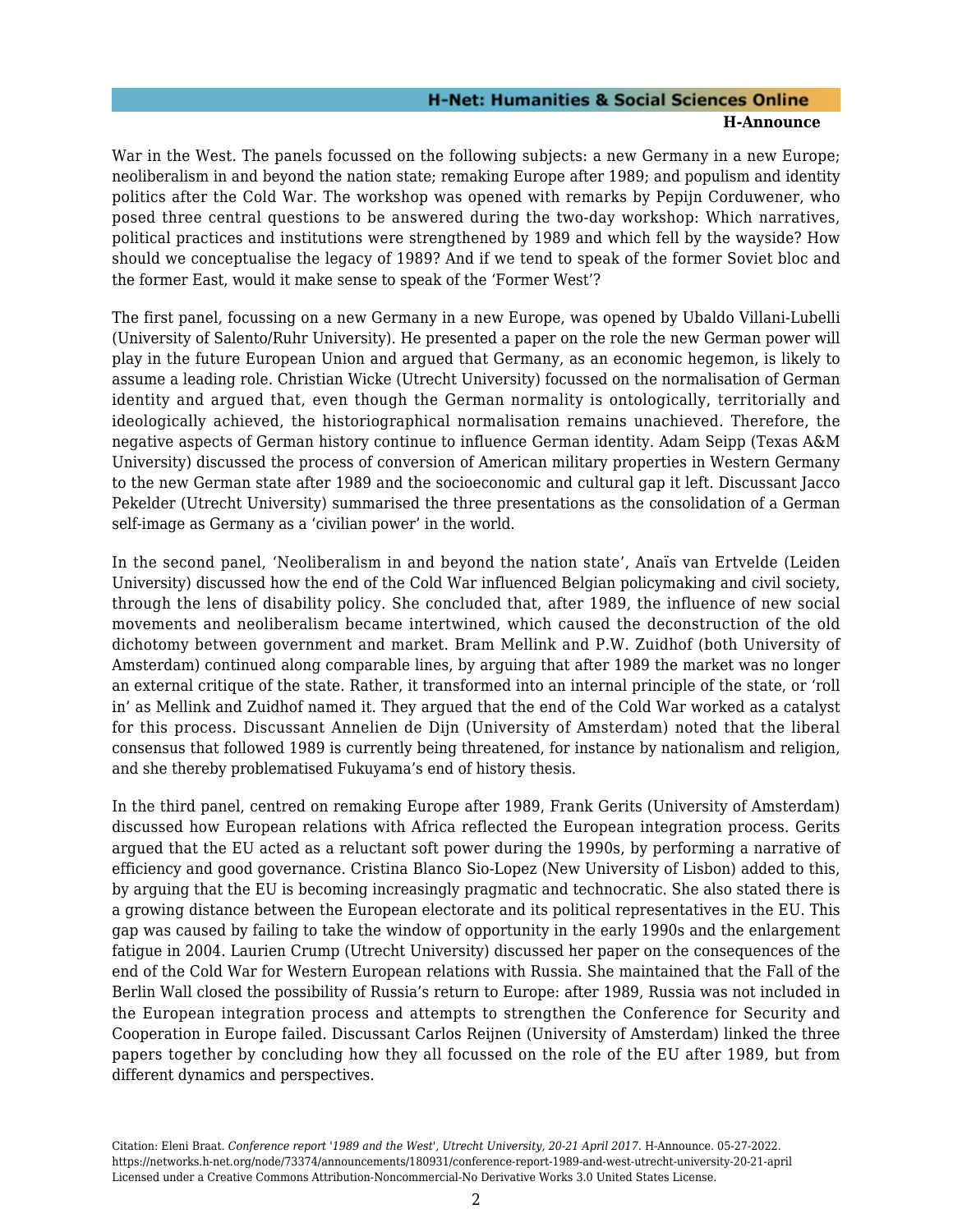#### **H-Net: Humanities & Social Sciences Online H-Announce**

The fourth and final panel was dedicated to populism and identity politics after the Cold War. Nicolaas Kraft van Ermel (University of Groningen) explained that until 1989, European history writing was frozen. The end of the Cold War and European integration, however, caused it to unfreeze – Timothy Snyder's *Bloodlands* was named an influential example of the unfreezing of history. Still, Kraft van Ermel argues, Western historical narratives have been unable to integrate Eastern European perspectives on history, even though this is much needed. Jesper Vespermark Køber (University of Copenhagen) stated that the image of Western triumphalism overlooks the doubt about democracy in the West itself. Vespermark Køber argues there is a widening gap between citizens and electorates. This causes disbelief in the democratic system, of which the far right now takes advantage. Hanco Jürgens (Germany Institute Amsterdam) elaborated on the fundamental change of the Dutch imagined community. In the 1980s, the Netherlands were a guiding nation and the Dutch identity was an export product. By 2002 this had changed, because of the multicultural society and the rise of populism, which caused the Dutch identity to come under pressure. Discussant Sarah de Lange (University of Amsterdam) provided comments on the three papers separately and tied them together thematically.

The workshop was highlighted by the keynote lecture of Dan Stone (Royal Holloway, University of London) on the return of fascism in Europe. Although the current circumstances and main drivers are different from the 1930s, Stone argued that fascism is returning to Europe – mainly as a response to neoliberalism. He explained that fascism is being adapted, so that it both draws on ideas from the past and takes new energy from current-day issues, such as xenophobia, extreme nationalism and economic protectionism. The end of the Cold War accelerated the deconstruction of the post-WWII consensus, and the forces that kept fascism away after 1989 have vanished, which caused fascism to rise again. However, discussant Beatrice de Graaf responded that end of the Cold War was not as influential as 1945 or 9/11 to the rise of fascism, regarding the emotional, psychological and moral discourse. This contributed, according to De Graaf, to a sense of insecurity and fear, which causes people to make irrational choices: Dan Stone characterises this as the rise of fascism.

Eleni Braat concluded the workshop by tying together the panels and the keynote lecture, and by answering the three main questions posed in the opening of the workshop. Braat stated the workshop emphasized the importance of 1989 as a catalyst, because many contributors stressed that several developments were already under way in the 1980s and only strengthened by 1989. Another joint conclusion held that 1989 was followed by several missed opportunities. Most importantly, connecting Eastern and Western Europe through European integration and an inclusive historiography failed. In conclusion, the two-day workshop facilitated original debates on the consequences of the end of the Cold War and the end of history thesis, thereby providing new topics for further research.

Citation: Eleni Braat. *Conference report '1989 and the West', Utrecht University, 20-21 April 2017*. H-Announce. 05-27-2022. https://networks.h-net.org/node/73374/announcements/180931/conference-report-1989-and-west-utrecht-university-20-21-april Licensed under a Creative Commons Attribution-Noncommercial-No Derivative Works 3.0 United States License.